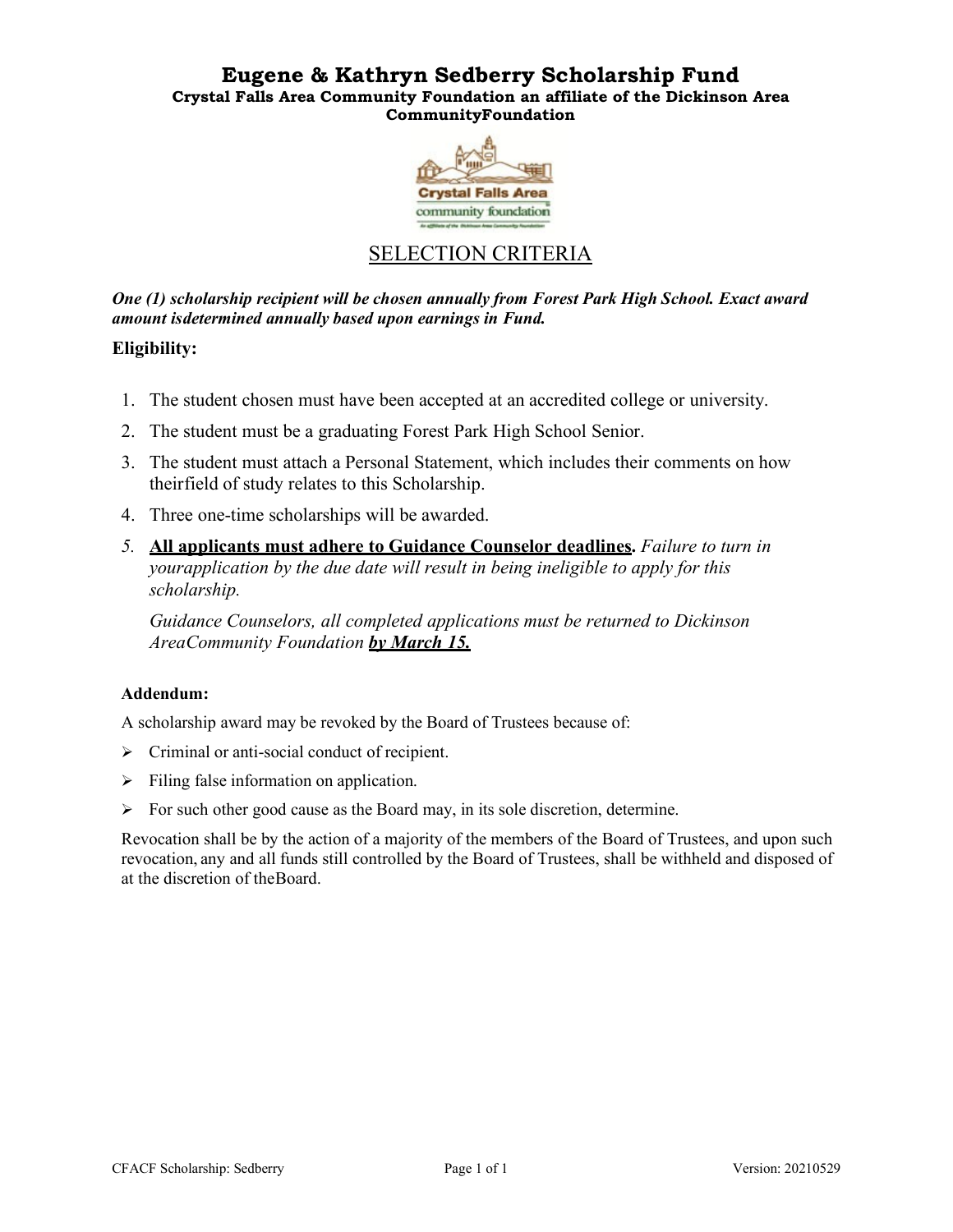

# *Eugene & Kathryn Sedberry Scholarship*

**Crystal Falls Area Community Foundation Fund an affiliate of the Dickinson Area Community Foundation** 

| <b>Date</b>                                                                                                                                   |  |                              |
|-----------------------------------------------------------------------------------------------------------------------------------------------|--|------------------------------|
| <b>Full Name</b>                                                                                                                              |  |                              |
| <b>Street Address</b>                                                                                                                         |  |                              |
| <b>City ST ZIP Code</b>                                                                                                                       |  |                              |
| <b>Home &amp; Cell Phone</b>                                                                                                                  |  |                              |
| <b>E-Mail (Required)</b>                                                                                                                      |  |                              |
| GPA:                                                                                                                                          |  |                              |
| In what extra-curricular activities did you participate in? (Include both in-school activities and<br>volunteer activities outside of school) |  |                              |
|                                                                                                                                               |  |                              |
| Did you work during the school year? No                                                                                                       |  | If yes, how many hours/week? |
| Name of College or University you plan to attend:                                                                                             |  |                              |
| Have you applied for admission?                                                                                                               |  |                              |
| Have you been accepted?                                                                                                                       |  |                              |
| Intended field of study:                                                                                                                      |  |                              |
| Have you applied for other scholarships?                                                                                                      |  |                              |
| Have you been granted a scholarship? If so, name of scholarship & amount:                                                                     |  |                              |
|                                                                                                                                               |  |                              |
| Please include the following with the application:                                                                                            |  |                              |
| A personal statement, which includes your comments on how your field of study relates to this<br>1.<br>scholarship.                           |  |                              |

2. Copy of high school transcripts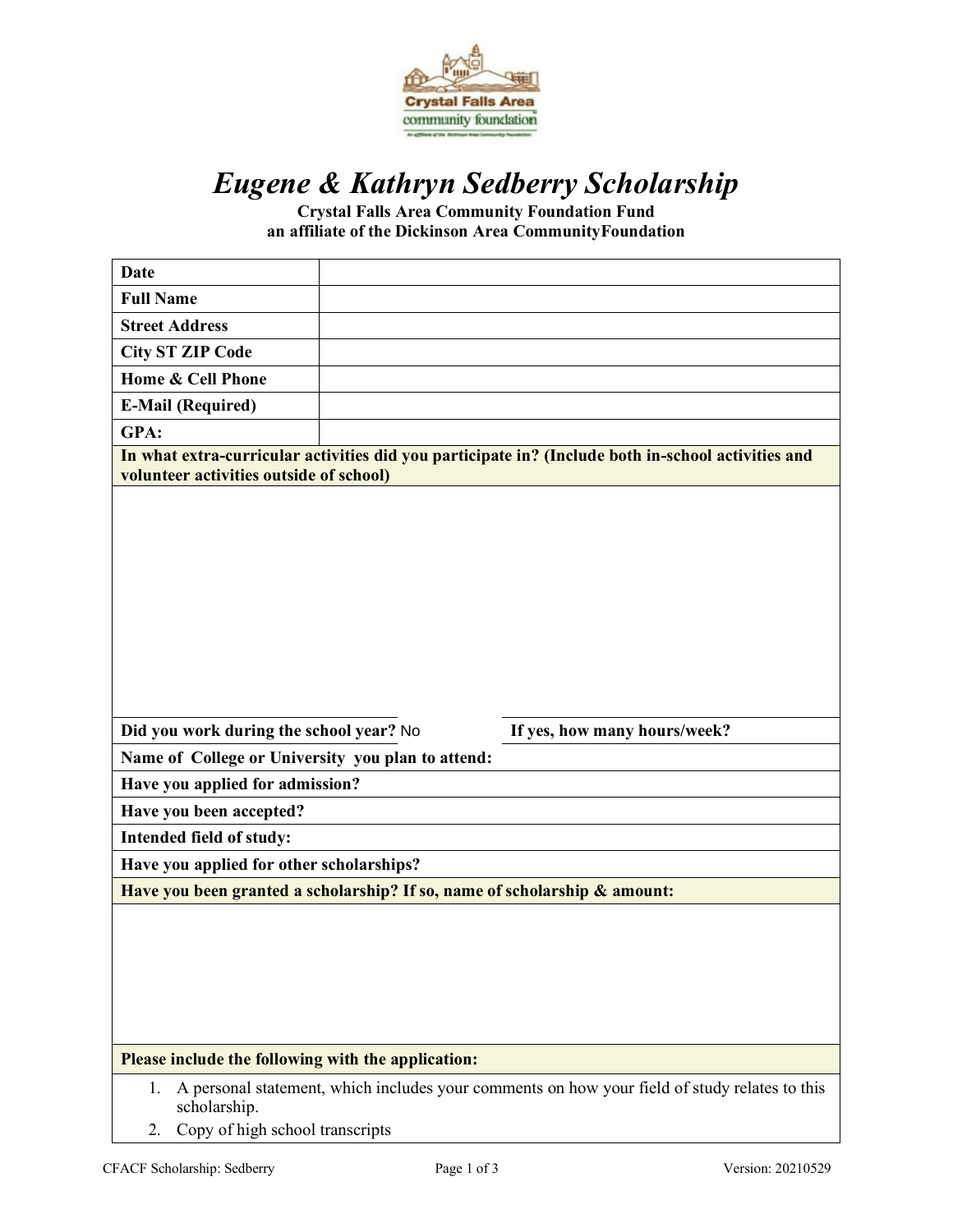

#### **Application Deadline**

**All applicants must adhere to the Guidance Counselor deadlines**. Guidance counselors must forward applications to Dickinson Area Community Foundation by **March 15.**

#### **Agreement and Signature**

By submitting this application, I affirm that the facts set forth in it are true and complete. I understand any false statements, omissions, or other misrepresentations made by me on this application may result in rejection of this application.

Name (printed)

Signature

Date

#### **Parent Application Form**

Name of parent or guardian completing thisform:

Home address:

Phone:

Email address:

**Do you have any dependents other than your own family or other extenuating circumstances that should be considered? If yes, please explain:**

### **Note here any statements you may wish to make which assist the scholarship selection committee in consideration of the applicant:**

#### **Agreement & Signature:**

I affirm that the statements above are true and complete. I understand any false statements, omissions, or other misrepresentations made by me on this application may result in rejection of this application.

Signature of parent or guardian:

Date: